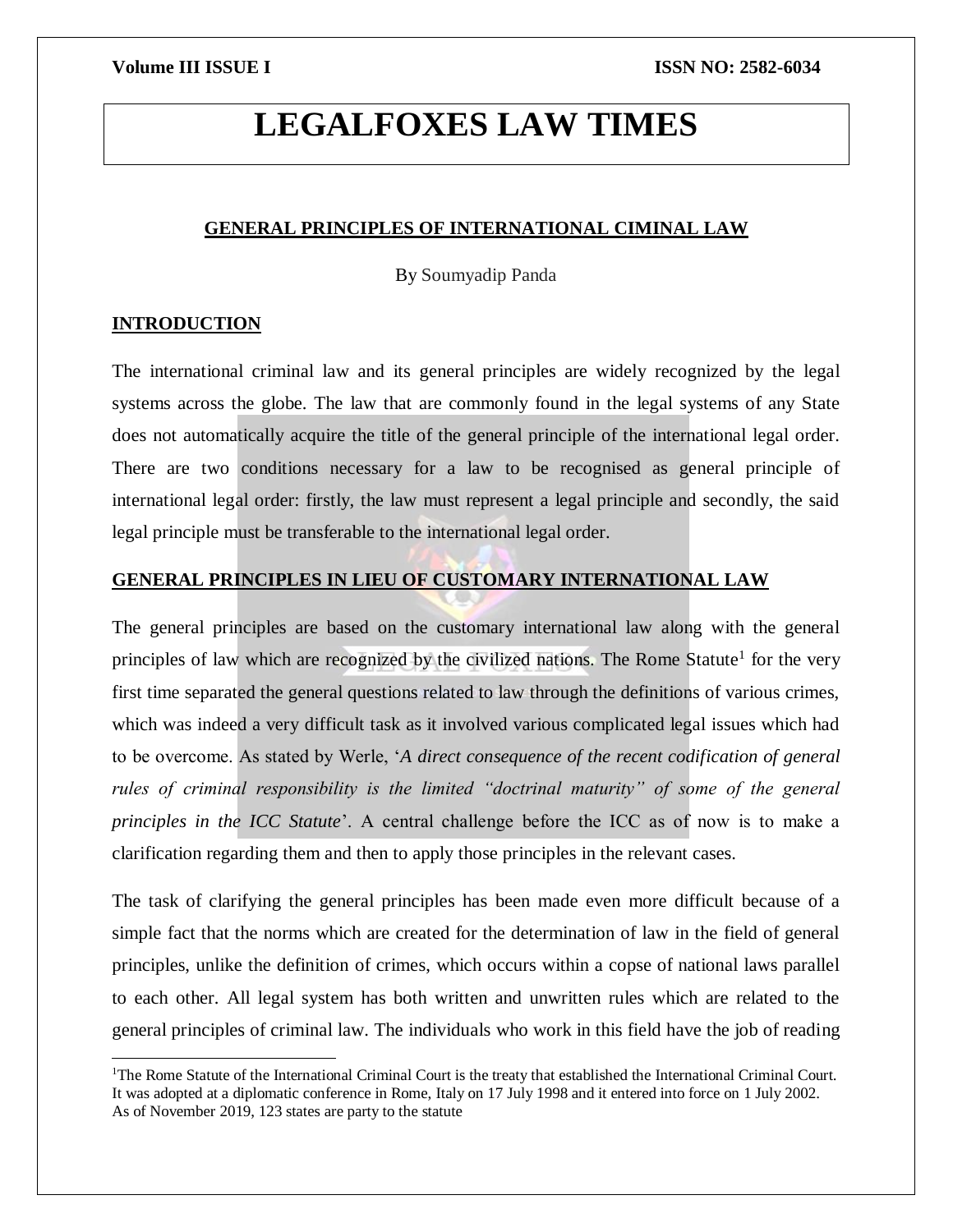the provisions of the international criminal law thoroughly at first from the perspective of similar national doctrine and terminology.

In addition to this, most of the provisions contained in Part 3 of the Statute of ICC forms an "*unsystematic conglomeration from a variety of legal traditions*". These elements may be traced to the national legal system, like the conceptual similarity of the rules of the international criminal laws for shaping the domestic law may be proved deceptive. Overcoming these difficult issues was not a task which can be easily accomplished in the Rome Conference.

There are specific doctrine for the international crimes, which needs to provide a general standard of liability for such crimes under the international law. This is done by systematic recording and classification of the structural elements which are common to all these crimes. A dual concept of crime has been generated by the international criminal tribunals which is already spread widely in common law. It marks a distinction between the offences which create a ground for criminal liability and consists of a material element (actus reus) as well as a mental element (mens rea), while on the one hand, the defences which rules liability out. The latter includes both substantive grounds for exclusion of criminal responsibility, like necessity and self-defence as well as procedural obstacles for prosecution, like the incapacity of limitations and also structures EGA LEO. of limitations.

# **ROME STATUTE IN REFERENCE TO GENERAL PRINCIPLES UNDER ICC**

Rome Statute is considered as the basic foundation for international criminal law. The Statute emphasizes the independence of international criminal law and grounds it in a foundation of its own. The general principles that applicable to the ICC could be analysed by categorizing into the following heads:

- A. Principle of Legality (Article 20-24)
	- I. Sources of applicable law (Article 21)
	- II. Principle of *ne bis in idem* (Article 20)
	- III. *Nullum crimen sine lege* (Article 22)
	- IV. *Nulla poena sine lege* (Article 23)
	- V. Principle of non-retroactivity *ratione personae* (Article 24)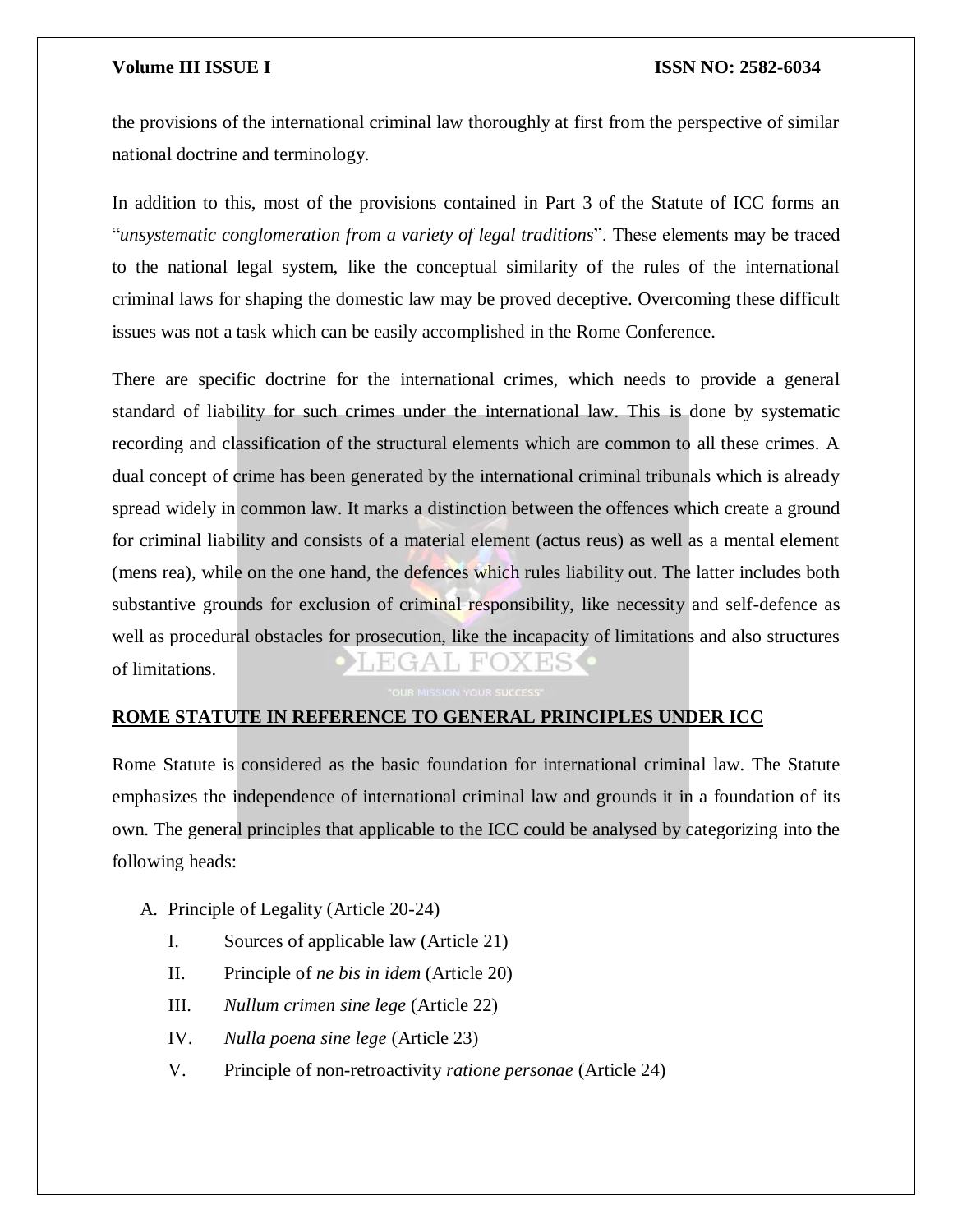- B. Norms providing for Individual Criminal Responsibility (Articles 25, 27, 28, 30).
	- I. Criminal responsibility of natural person (Article 25).
	- II. Superior responsibility (Articles 27,28)
	- III. Mental elements (mens rea) of criminal responsibility (Article 30) (also material elements - actus reus).
- C. Substantive Grounds for excluding Criminal Responsibility (Article 26, 29, 31-33)

# **PRINCIPLES OF LEGALITY**

The principles of legality are the new shape of the international criminal justice system emerging from the practice of the international tribunals. The principles deal with the justifications for criminalizing conduct of an individual. It recognizes specific inculpatory doctrines relating to conduct, rather than position, or general matters underlying a rule of law criminal justice system. The principle of legality makes prosecution compulsory and discretion in charging impermissible unless specifically authorized by statute.

The legality principle played a major role at the Nuremberg trials. The Nuremberg International Military Tribunal took the defences of ex post facto argument as an opportunity to examine and affirm the criminal nature of crimes against peace at the time the acts were committed by the defendants. The validity of the principle frequently affirmed by the Yugoslavia and the Rwanda tribunals. The principle consists of the norms that must have existed at the time the crime had been committed upon which the criminality of certain conduct is based. The ICTY states that the principle of legality aims at preventing the prosecution and punishment of an individual for acts which he reasonably believed to be lawful at the time of their commission. For many European jurists, the legality principle is a new concept and therefore, is the object of much study.

# **SOURCES OF APPLICABLE LAW**

Article 21 of the ICC Statute brings about a hierarchy of the source of applicable law upon which the jurisdiction of the ICC may draw. As part of the international legal order, the provision of applicable law to the ICC originates from the same legal sources as international law. The statute itself cannot provide answer to situation likely to arise in future before the court. Judges of the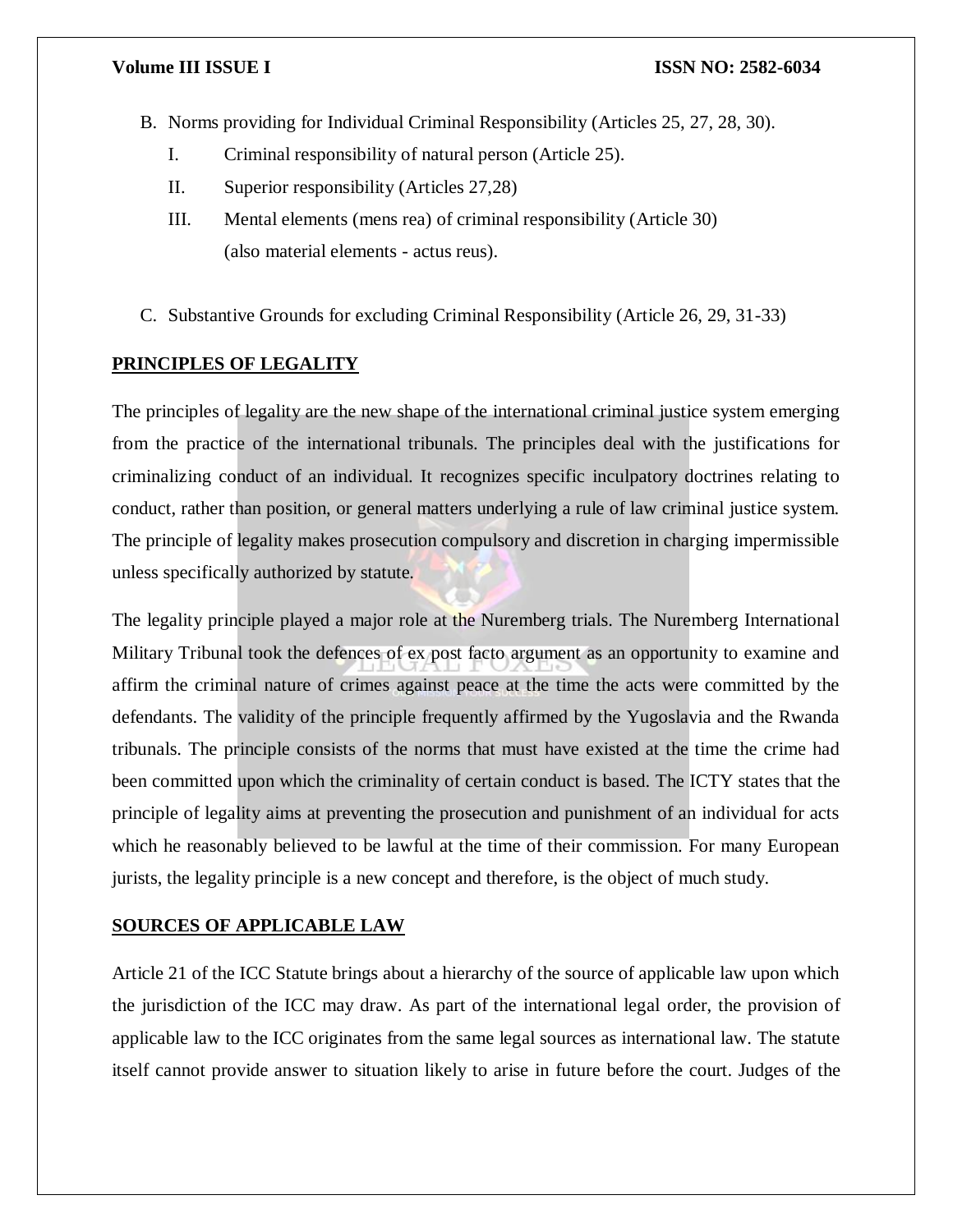court will have to take recourse and guidance elsewhere, just as they do under national law when respective criminal code leave questions ambiguous or only unanswered.

The statute of the International Court of Justice (ICJ) has already made a general response to the issue of sources of law. The ICJ statute encompasses three primary sources of international law: international treaties, customary international law, and the general principles of law recognized by the world's major legal systems. It recognizes equal value of the three sources and there is no hierarchy among them. The statute enumerates judicial decisions and juristic writings as subsidiary means for determining the rules of law. It also makes the provision for international legal rules that can be created by unilateral acts, such as a declaration or a reservation.

The Rome Statute creates a three-tiered hierarchy as far as sources of law are concerned. The first source is the statute itself, that accompanied by the Elements of Crimes and the Rules of Procedure and Evidence. The Rome Statute was adopted at the 1998 Rome Diplomatic Conference, whereas the Elements and Rules were drafted by the subsequent Preparatory Commission (Prep Com.) session, in 1999 and 2000, and subsequently confirmed by the Assembly of States Parties (ASP) at its first session in September 2002. Although as a source of applicable law, Article 21 of the Rome Statute recognizes equal importance among the statute, the Elements of Crimes and the Rules of Procedure and Evidence, Article 51(5) of the statute makes it clear that in case of conflict, the Elements (Article 9) and the Rules (Article 51) are overridden by the statute itself.

The Elements of Crimes clarify the definitions of crimes in Article 6 to 8. They aid the ICC in interpreting and applying the provisions. The Rules of Procedure and Evidence supplement and clarify the rules of procedure contained in the statute itself. The Rules of Procedure and Evidence are binding on the court and all state parties.

As additional sources consists of 'applicable treaties and the principles and rules of international law including established principles of the international law of armed conflict'. There is no express mention of customary international law; it is implicit from the reference to 'principles and rules of international law'.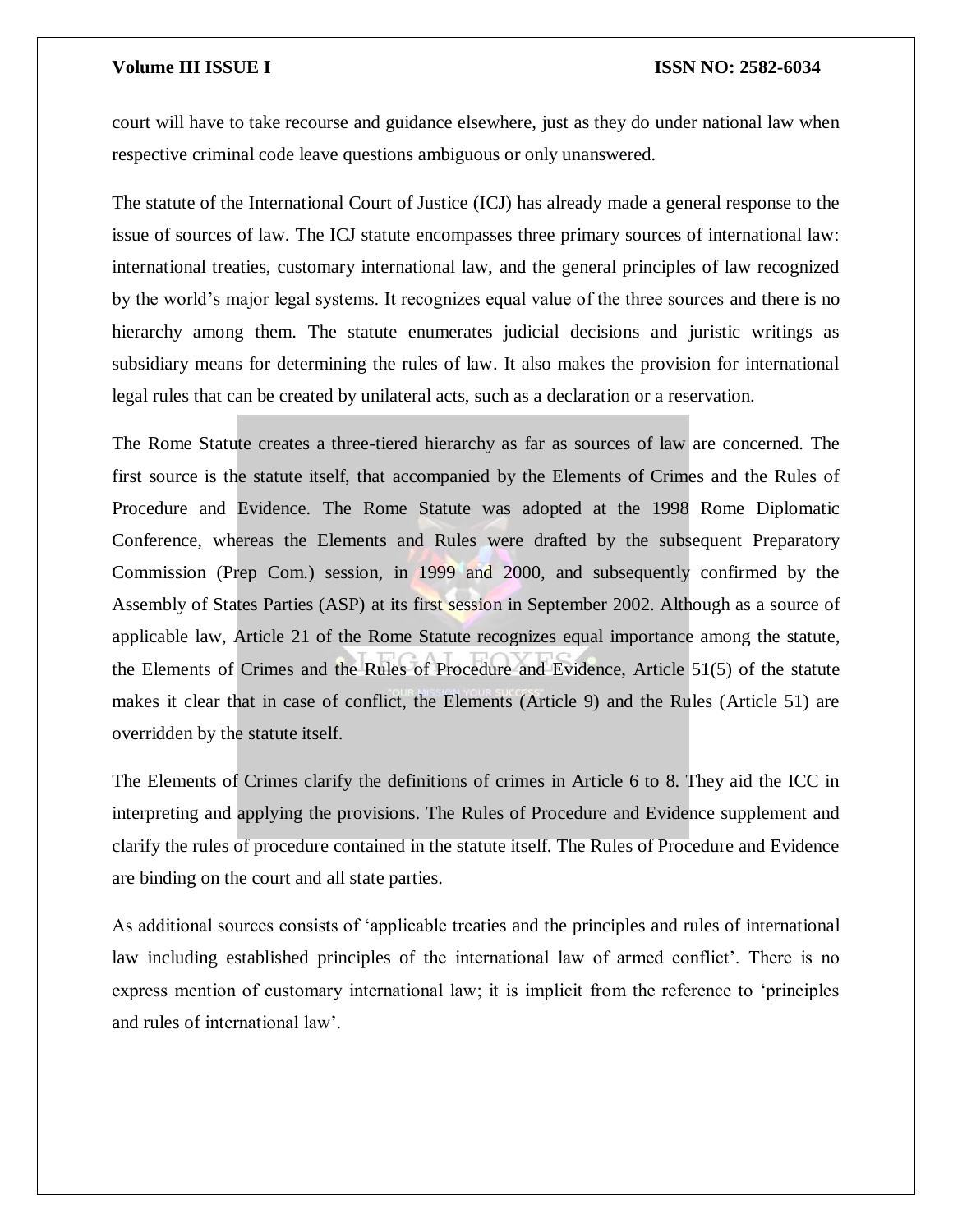Since the provisions of the statute have been clarified by the Element of Crimes and the Rules of Procedure and Evidence, which in terms of sources can be described as a reciprocal influx of customary international law.

Consequently customary international law has reached a new status of consolidation in terms of sources through partial codification by treaty. For example, the principle of nullum crimen sine lege (Article 22) is part of customary international law.

By inclusion of international law of armed conflict, it provides an opening for a detailed and increasingly sophisticated body of law of which The Hague Conventions of 1899 and 1907 as well as the Geneva Conventions 1949 are the centrepiece. The court recognizes certain defences, such as reprisal and military necessity, which does not mention in the ICC Statute.

In addition, another source of applicable law to the ICC encompasses domestic law that recognises the major legal systems of the world. Where the aforementioned two sources failed to resolve the facts in question and do not provide applicable rules or assistance, as a matter of last resort, the ICC may take recourse to the general principles of criminal law derived from the national laws of the world's legal system, which are consistent with international criminal justice system. Article 21(C) articulates the following sources:

"[*General principles of law derived by the Court from national laws of legal systems of the world, including, as appropriate, the national laws of states that would normally exercise jurisdiction over the crime, provided that those principles are not inconsistent with this Statute and with international law and internationally recognized norm and principles*.]"

In the event the court is unable to fill a legal lacuna on an issue pertaining to international law, it may turn to individual legal systems. The ICC may not choose a particular law or provision for application before the court; rather, it is bound to extract relevant principles from the rules of the legal system under consideration.

Although, not every law found in several or all legal systems are automatically a general principle of law and a component of the international legal order. The dual conditions are that they represent a legal principle and that it be transferable to the international legal order.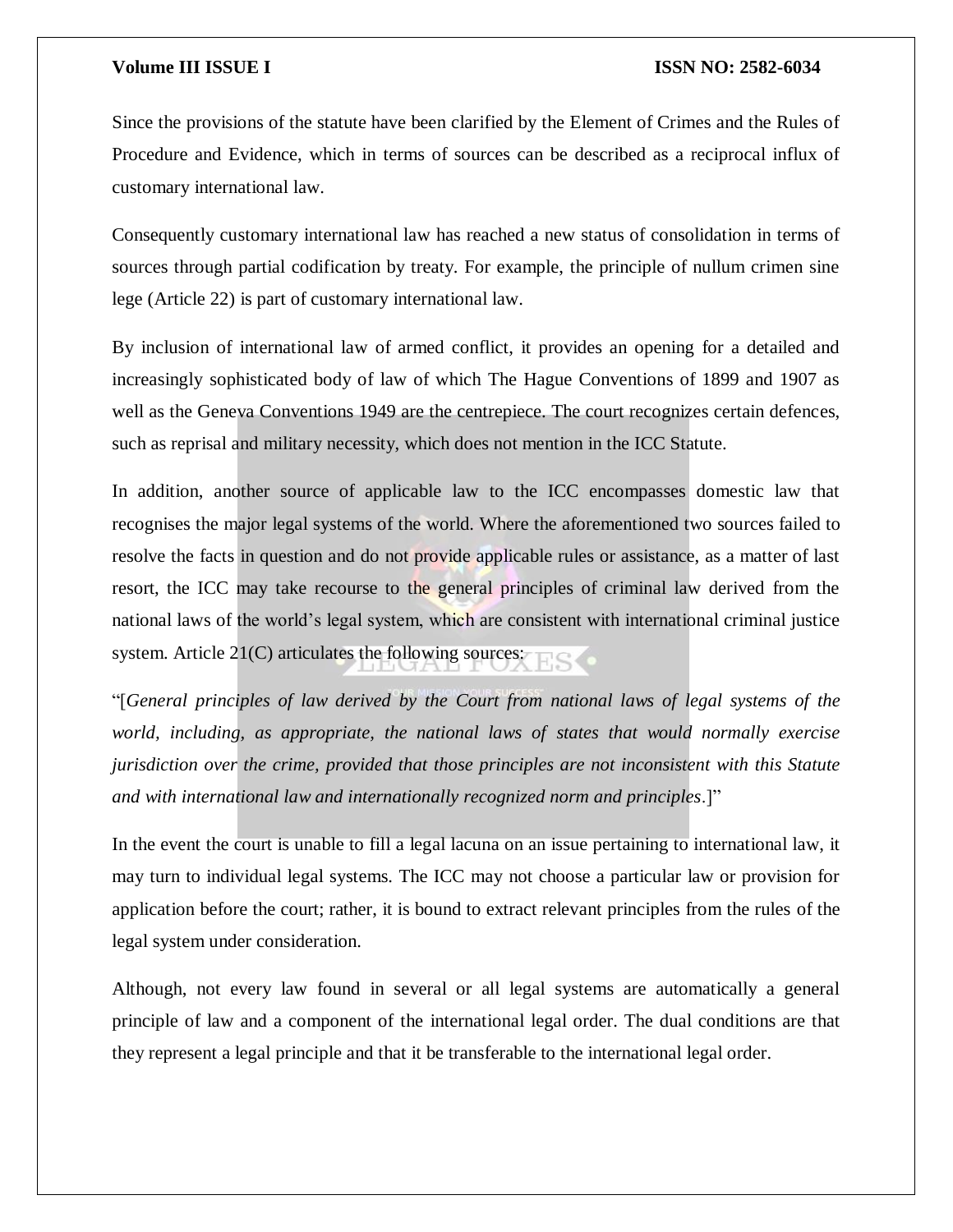The significance of the national law with regard to the international criminal justice system has been observed by the ICTY as follows:

"Whenever international criminal rules do not define a nation of criminal law, reliance upon national legislation is justified, subject to the following conditions: (i) ... international courts must be drawn upon the general concepts and legal institutions common to all the major legal systems of the world [not only common-law or civil-law states] ....; (ii) ... account must be taken of the specificity of international criminal proceedings when utilizing national law notions. In this way a mechanical importation or transportation from national law into international criminal proceedings is avoided".

It means vast majority of fundamental general principles of national laws, such as prohibition of retroactive laws and principle of legality, have matured into customary and treaty norms. The elements of international criminal law are not all the legal norms upon which major legal systems agree, but only the general principles upon which the norms are based.

It has been accepted by the IMTs - Nuremberg and Tokyo, as well as by contemporary international judicial bodies, such as the European Court of Justice (ECJ), that for a domestic principle to be regarded as generally accepted it must be recognized by most legal systems, but not all. It suggests that the practice of international tribunals had been to explore all the means available at the international level before turning to national law.

Although the Rome Statute does not formally recognize the importance of international human rights treaties and declarations as a source of applicable law, it is implicit from Article 21 (1) (b), which includes the applicable treaties and principles and rules.

Article 21 (3) of the statute provides that the application and interpretation of law 'must be consistent with internationally recognized human rights'. Consequently, it extends its scope with regard to the rights of the accused and the victims as well. The recognition of the prevailing norms of international human rights law that evolve continuously will help to innovative interpretation of the Rome Statute in future

Article 21 (2) of the ICC Statute provides that the ICC 'may apply principles and rules of law as interpreted in its previous decisions'. The decisions of international courts have left a lasting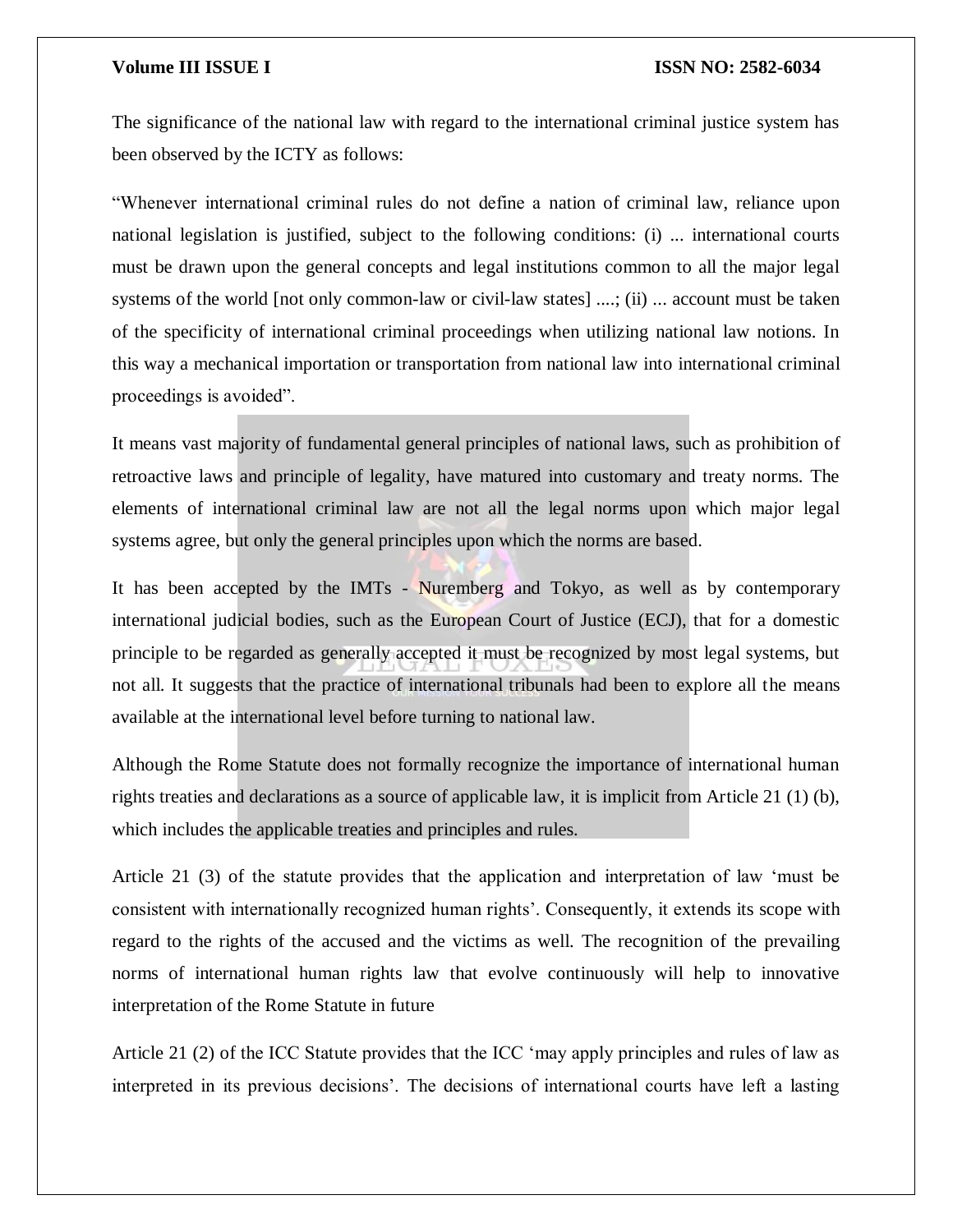impression on the shape of existing international law. Accordingly, while the ICC may refer and even rely on a previous decision of the ICC, it is not obligated to do so. Although, in practice, the ICC will follow its previous decisions and only depart from them in limited circumstances. Since the jurisprudence of the ICC is not a source of international law, it is likely that it will be of a highly persuasive authority, emanating from an international criminal court applying international criminal law.

The Rome Statute not only restates and clarifies the existing body of law in the field of international criminal law, which is often unclear and unsatisfactory, but it contains many elements of progressive development of substantive criminal law. For example, Article 7 of the statute sets out a much broader definition of crimes against humanity as those contained in the Nuremberg Charter or in the ICTY and the ICTR statutes. In addition, the Rome Statute to some extent goes beyond simply reflecting and systematizing customary law, and makes it own independent contribution to the development of international law.

# **PRINCIPLES OF** *NE BIS IN IDEM*

Article 20 of the Rome Statute curves out the principle of *ne bis in idem*, which states that same person cannot be tried and punished more than once for the same act or crime that forms the basis of crimes within the jurisdiction of the ICC. The principle is recognized in the law of most national criminal justice systems and it has also been incorporated in various international convention, like the International Covenant on Civil and Political (ICCPR) Rights (Article 14 (7)) and the European Convention on Human Rights (Article 4 Protocol 7), as well as the conventions dealing with cooperation in criminal matters, such as extradition conventions and conventions on mutual assistance. Consequently, the principle is considered as a generally accepted principle of fairness of criminal justice system and even as a principle of customary international law.

Since the principle in national legislation widely differs from international instruments, that could not define the rule in such a way that it would reflect the positive law of most nations or of conventional international law. While most states entrusted many qualifications and restrictions to the principle that it is difficult to describe its states in international law or in comparative criminal law. Here, it is impossible to analyse as aspects of the principle systematically, for the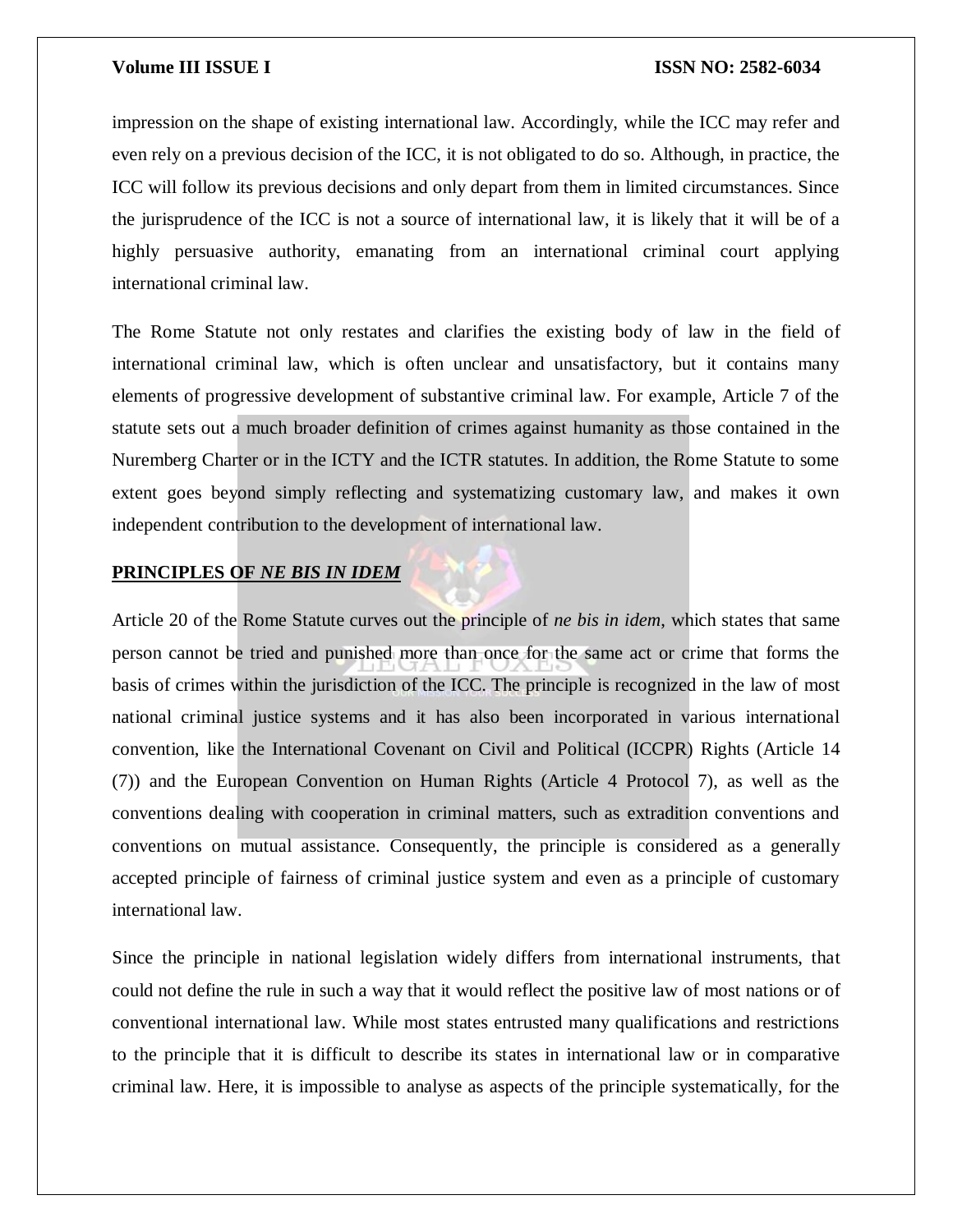present purpose, the chapter limits itself to the most important aspects of the rule together with its applicability in the statutes of ad hoc international criminal tribunals in general, and of Article 20 of the Rome Statute in particular.

*Ne bis in idem* is an internationally protected human rights principle. Article 14 (7) of the International Covenant on Civil and Political Rights (ICCPR), states that 'no one shall be liable to be tired or punished again for an offence for which he has already been finally convicted or acquitted in accordance with the law and penal procedure of each country'. In a national contest, the principle operates within single jurisdictional unit. In an international context, *ne bis in idem* problems may arise from situations where there is concurrent jurisdiction of more than one state over the same person. In some situations, it has been argued that criminal proceedings in one state should not be hampered by the law or proceedings undertaken in another state. By refusing to exercise criminal proceedings because another state has already adjudicated it, may even amount to giving up of sovereign power of a state.

Protocol 7, Article 4 of the European Convention on Human Rights (1950) guarantees the right that "*No one shall be liable to be tried or punished again in criminal proceedings under the jurisdiction of the same state for an offence for which he has already been finally acquitted or convicted in accordance with the law and penal procedure of the state*". The protocol states that it is an absolute right and no derogation, even in time of national emergency, is permitted. The provision refers to criminal proceedings within the jurisdiction of the same state that does not exclude a second trial of the same crime by another state. Similar provisions are to be found in the American Convention on Human Rights (1969) and in the United Nations Standard Minimum Rules for the Treatment of Prisoners.

On the subject, Article 14 of the ICCPR is not explicit and it could be interpreted in a less restrictive manner. The UN Human Rights Committee stated that '*Article 14 (7) of the Covenant*  [...] does not guarantee ne bis in idem with regard to the national jurisdiction of two or more *states*'. The committee also recognizes that '*this provision prohibits double jeopardy only with regard to an offence adjudicated in a given state'*.

All the instruments mentioned above limit themselves to the national level. It means that the ne bis in idem protection is only guaranteed within one and the same state. No international ne bis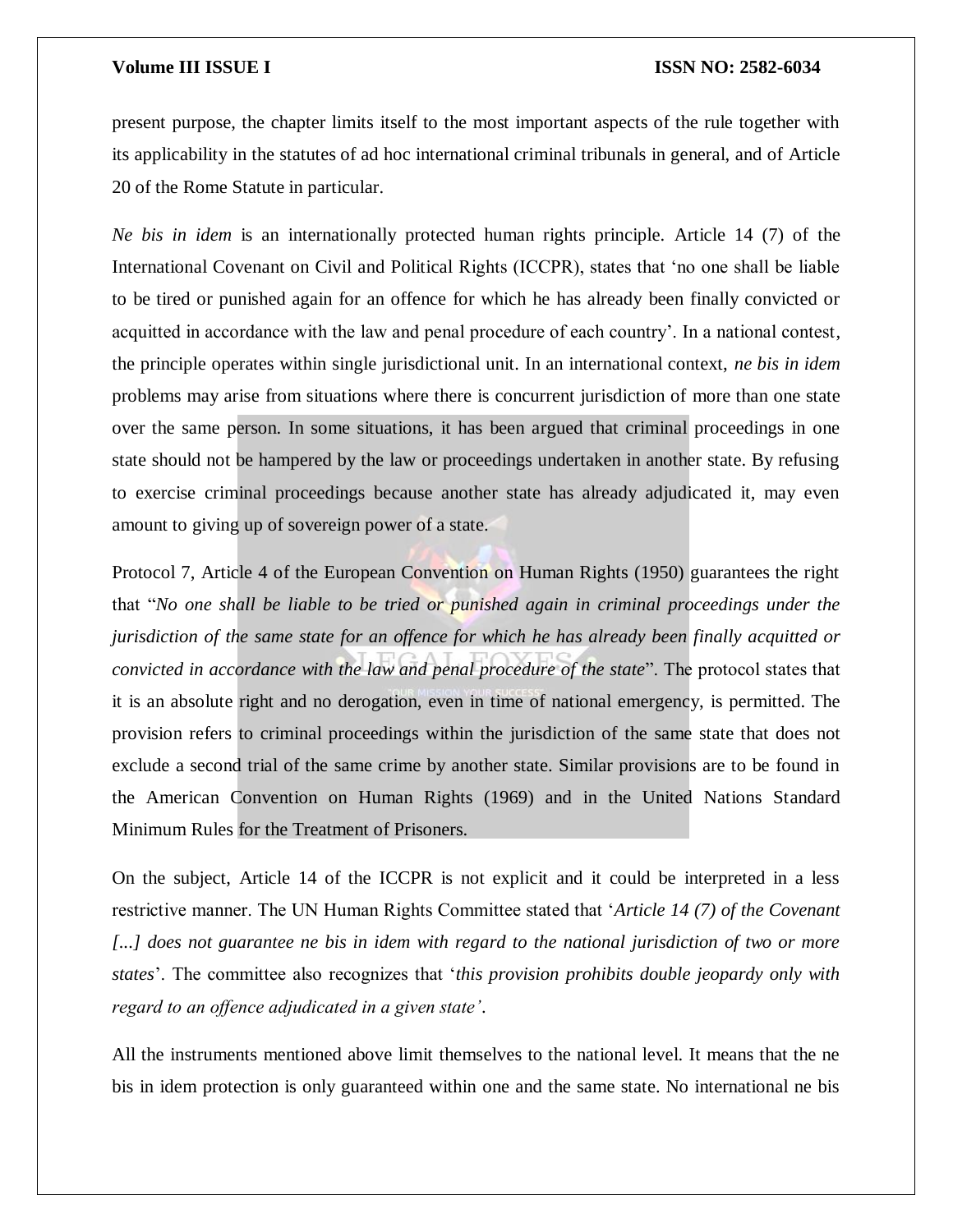in idem protection exists under the international human rights instruments. Consequently, the international human rights protection is limited in scope and does not guarantee a transitional ne bis in idem protection.

The Nuremberg Charter and the statutes of the ICTY and the ICTR provide for priority of the international prosecution system over national system. The military tribunals-Nuremberg and Tokyo, and the recent ad hoc tribunals are considered to be hierarchically superior to national courts, therefore, decisions of such tribunals have priority over decisions rendered by national courts, what is called the principle of verticality. Unlike the tribunals, the jurisdiction of the permanent ICC will be complementary to the jurisdiction of national courts and the ICC will have no priority over national proceedings whether pending or terminated in the form of a final judgment.

Whilst the verticality principle would folly be applied, the judgments of an international criminal court would have a 'downward' ne bis in idem effect, and it would prevent states from repeating, starting, or even continuing prosecutions of crimes that come within the jurisdiction of the court. In such a situation, national jurisdictions would have no (or only a limited) 'upward' ne bis in idem effect which would not prevent the international criminal court from reopening a case that was already prosecuted by a national court. Since the Rome Statute does not introduce such type of 'verticality' between the ICC and national criminal justice systems, consequently, the 'downward' and 'upward' effects between decisions of the ICC and national courts does not exist.

The Nuremberg Charter and the statues of the ad hoc tribunals have been conceived from a predominantly 'vertical' perspective, in which the international prosecution system takes priority over national systems. The Nuremberg Charter does not explicitly lay down a downward ne bis in idem rule, although it seems to imply such a rule by allowing new national prosecutions only in one particular case. By virtue of Article 10 of the Charter such new prosecutions are possible where a person had been tried by the IMT for membership of a criminal organisation. In that case, the person concerned could be retried before the national court, but not for the 'membership of a criminal organisation-offence'.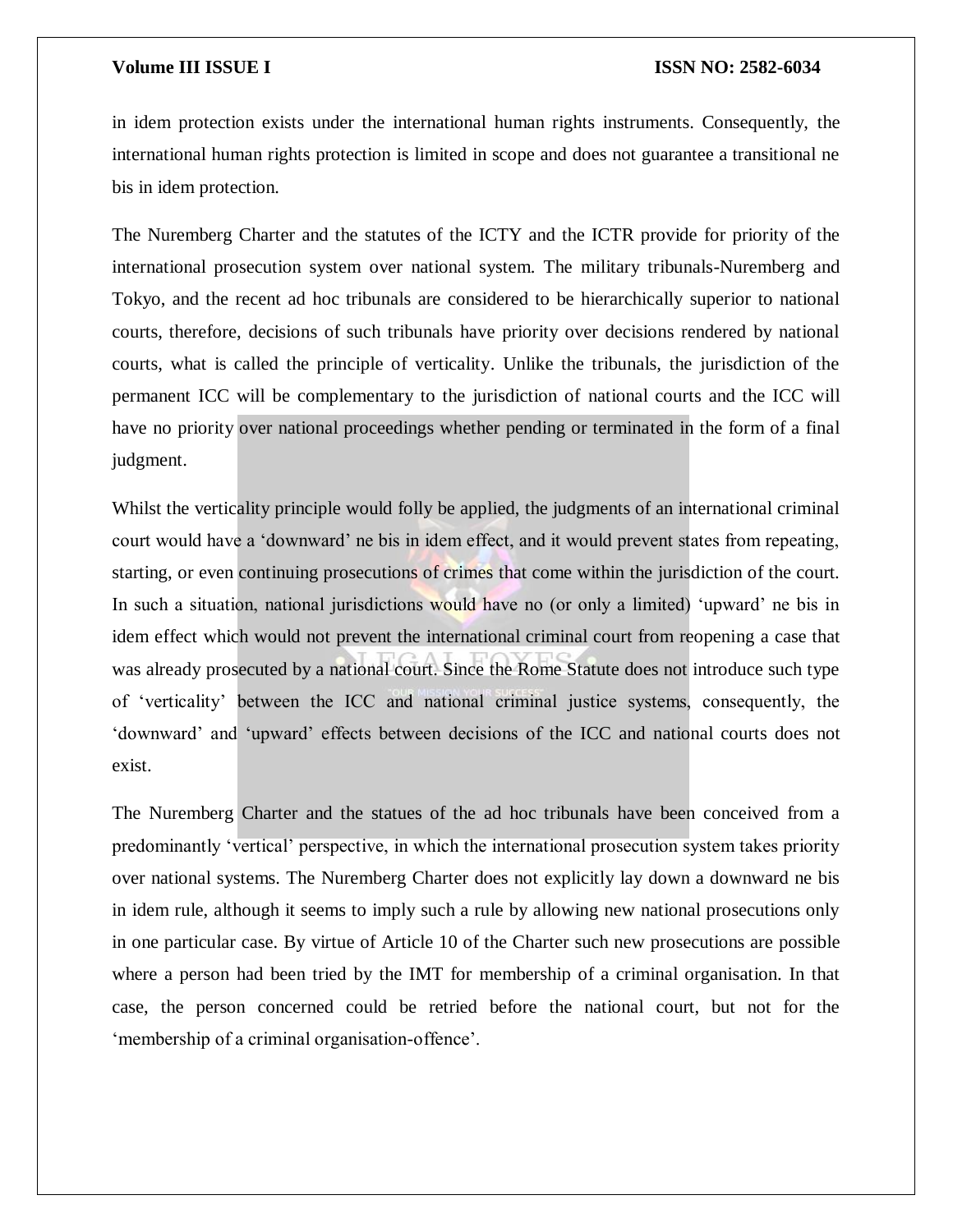It suggests that the Nuremberg Charter guarantees a limited ne bis in idem protection, that is, a conviction by the International Military Tribunal (IMT) would prevent a new trial before a national or military court for the same crime except in the case of Article 10 {downward ne bis in idem). The Nuremberg Charter does not provide on any possible upward ne bis in idem and nowhere does it state that national prosecutions would exclude prosecutions before the IMT.

The statutes of the recent ad hoc tribunals -the ICTY and the ICTR, provide ne bis in idem rule both in a downward and in an upward direction. With regard to the downward ne bis in idem rule, Article 10 (1) of the ICTY Statute provides that no person shall be tried before the national court for acts consisting serious violations of international humanitarian law under the statute for which he or she has already been tried by the international tribunal.

Similarly, both the statutes provide for the upward ne bis in idem rule. Article 10(2) of the ICTY statute provides that a person who has been tried by a national court for acts constituting serious violations of international humanitarian law may be subsequently tried by the international tribunal only in two cases : a) the act for which he or she was tried as characterized as an ordinary crime; or b) the national court proceedings were not impartial or independent, and they were designed to shield the accused from international criminal responsibility, or the case was not diligently prosecuted.

Article 10(2) seems to suggest that the upward effect of ne bis in idem rule is limited in national decisions. It does not apply where the act for which the defendant was already tried by a national court was characterized as an 'ordinary crime'. According to the rule, a retrial of the same conduct is possible when the charges are based on crimes that fall within the jurisdiction of the ICTY war crimes, genocide, and crime against humanity. For example, a person tried for murder, an ordinary crime, by a national court could be retried for genocide by the ICTY or the ICTR on the basis on the same conduct.

By contrast, when the national conviction or acquittal was based on war crimes or crimes against humanity, not ordinary crimes, a retrial before the ICTY or ICTR would not be possible.

The other situation where a retrial is possible is the case where the national court proceedings were not impartial or independent, and those were designed to shield the accused from international criminal responsibility, or the case was not diligently prosecuted. In both the cases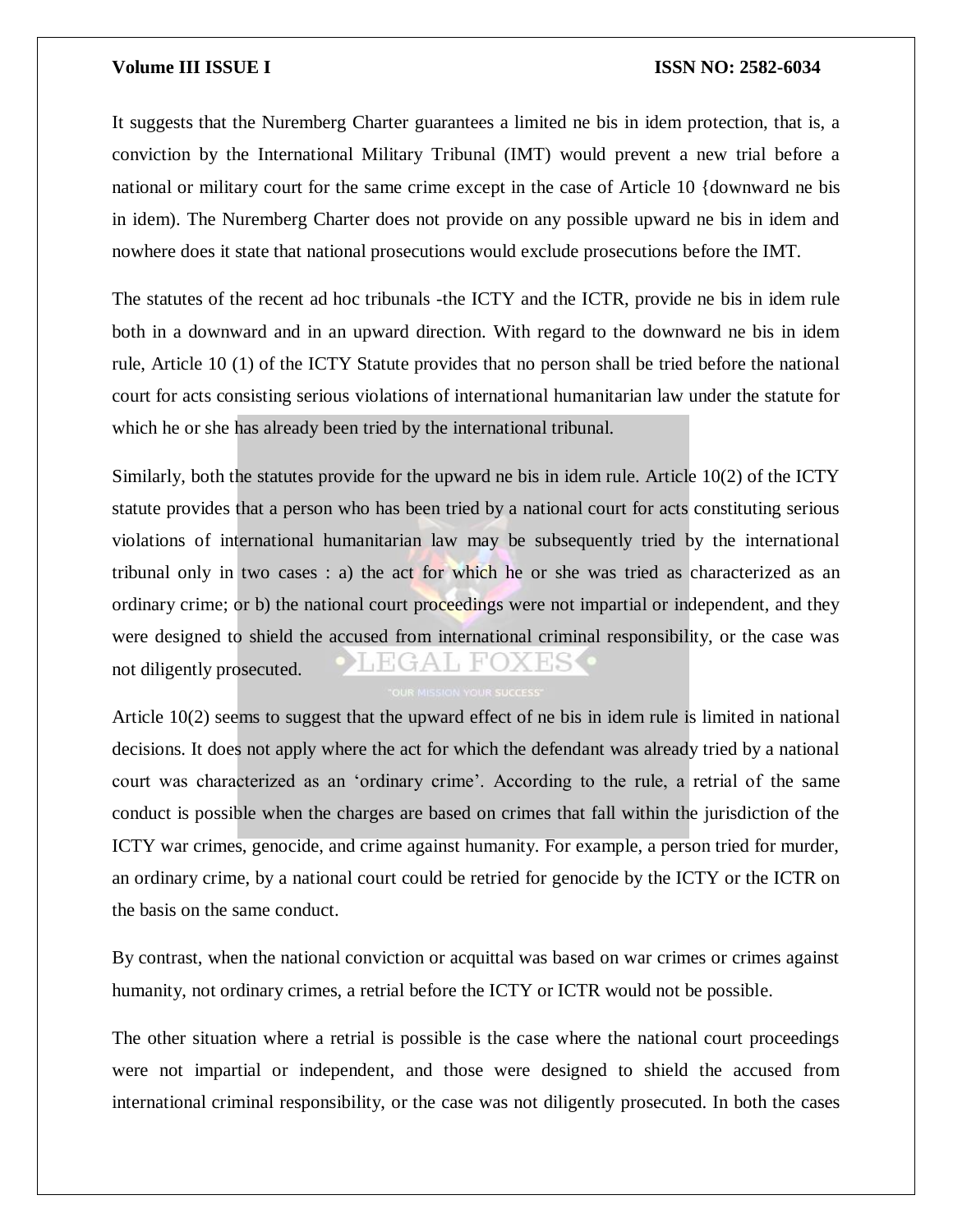the national trial was a so-called 'shame-trial', with the consequence that a retrial by the ICTY is possible.

In case of a retrial by the ICTY, the tribunal must apply the deduction of sentence rule. As Article 10 (3) provides that, in considering the penalty to be imposed on a person convicted of a crime under the present statute, the tribunal shall take into account the extent to which any penalty imposed by a national court on the same person for the same act which has already been served.

In the 1994 ILC draft statute for a permanent ICC which preceded Article 20 of the Rome Statute, adopted the same rule that contained in the statutes of the ad hoc tribunals. The 1953 draft statute for an international criminal court recognized that everyone who had been judged or acquitted by the ICC could not be tried again before a national criminal court, without mentioning what would happen when a national court had already tried the case and the ICC wished to try it again.

Article 20 of the Rome Statute lays down the principle of ne bis in idem, which states that same person, cannot be tried and punished more than once for the same act or crime that forms the basis of crimes within the jurisdiction of the ICC. The principle of ne bis in idem of the Rome Statute is a corollary of the principle of complementarity contained in Article 17, which prevents the court from asserting jurisdiction when a competent national legal system has: already accepted the same jurisdiction.

A trial before the ICC is only admissible if the state which has jurisdiction is not willing or able to try the case itself. Unlike the ICTY and the ICTR, the permanent ICC will have no compulsory jurisdiction and will have no priority over national criminal court.

Article 20 (1) of the Rome Statute provides that, except as provided in the statute, no person shall be tried before the ICC with respect to conduct which formed the basis of the crimes for which the person has been convicted or acquitted by the ICC itself. The article recognizes the general ne bis in idem protection within one and the same jurisdiction.

The rule is not absolute. Article 81 of the ICC statute may operate as an exception to the rule. The article allows prosecutorial appeals against both convictions and acquittals. While most of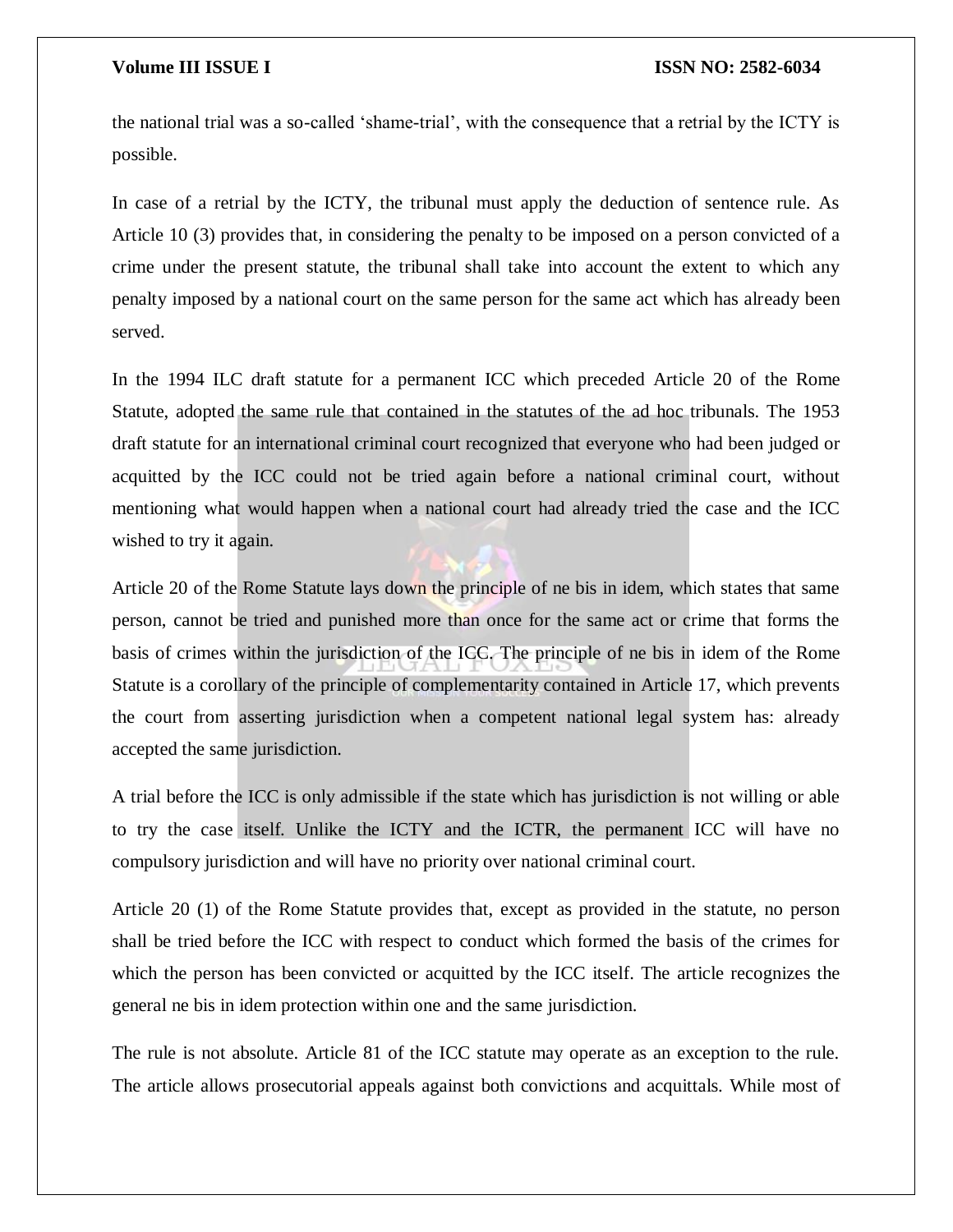civil law countries don't consider it as an exception to the ne bis in idem principle, many common law countries signify it as a fundamental 77 derogation of the principle.

Another exception of the principle is Article 84 of the statute on revision of conviction or sentence. Upon application of the persons as mentioned in the article, it empowers the Appeal Chamber to revise the final judgement of conviction or sentence on two grounds. The first ground is where new evidence has been discovered that was not available at the time of the trial and such unavailability was not wholly or partly attributable to the party making the application. The evidence in question must be sufficiently important that, if it had been proved at trial, it would have been likely to have resulted in a different verdict. The second ground is where there has been a fundamental defect in the previous proceeding, a retrial may be held when one of the judges who participated in the trial has committed, in that case, an act of serious misconduct or serious breach of duty of sufficient gravity to justify the removal of the on judges in question.

By contrast, Article 20 (2) encompasses the operation of ne bis in idem principle in the context of jurisdiction of national court. It provides that an accused cannot be retried by another court for a crime referred to in Article 5 of the Rome Statute, for which he has been convicted acquitted by the ICC. It states that once the crime in question formed the basis of crimes within the Article 5 of the ICC Statute, the defendant is ultimately absolved from any further prosecution by another court.

The downward ne bis in idem effect of judgements of the ICC is absolute, once the ICC has convicted or acquitted a person; national courts are bound by the decision. Although the Rome Statute does not provide for the compulsory jurisdiction of the ICC, the judgments of the ICC must accept and enforce by the respective states, once they have been pronounced by the court.

Since Article 20 (2) is limited to crimes that fall within the jurisdiction of the court- genocide, crimes against humanity, war crimes, and aggression. It means that a person who has been acquitted by the ICC for genocide, for example, because the dolus special is that is required to entail the criminal responsibility for the crime of genocide could not be established, may be retried before national courts on charges of multiple murders. Consequently, the 'downward' ne bis in idem effect of judgemnets rendered by the ICC is restricted to the heinous crimes as mentioned in the Rome Statute.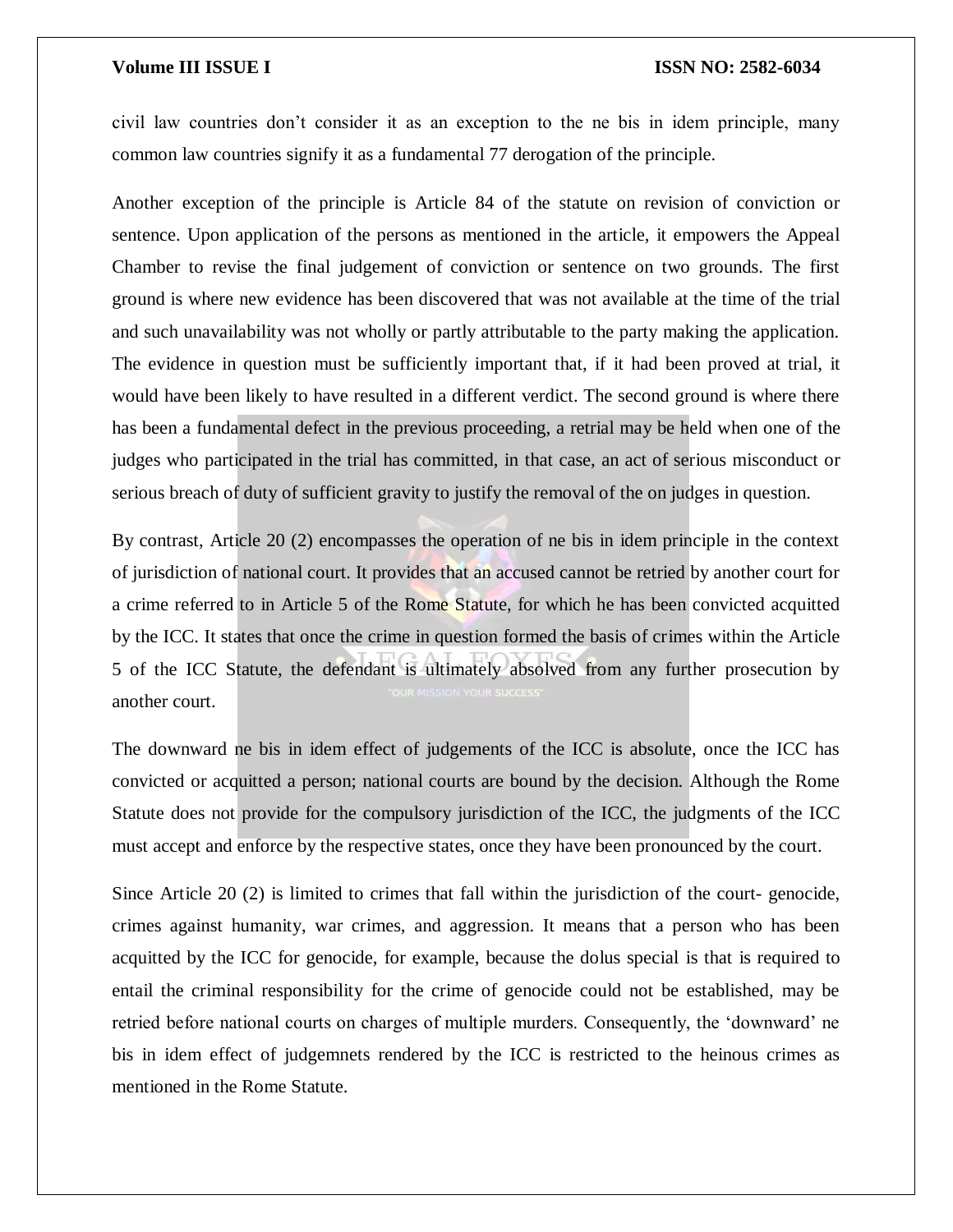From the perspective of national jurisdiction, when a case has already been tried by a competent national court, the complementarity mechanism, in such a case, reflected the ne bis in idem principle, which requires only a test of whether the national trial proceedings were genuine. Article 20 (3) of the Rome Statute affirms the upward ne bis in idem principle that no person who has been tried by another court for conduct prescribed under Articles 6, 7 or 8 of the statute shall be retried by the ICC with respect to the same conduct . The article stipulates that the judgment of the national court bars a prosecution by the ICC except in case of sham trials, where the national proceedings were for the purpose of shielding the person from criminal responsibility for crimes within the jurisdiction of the ICC (Article 20 (3) (a)) or whilst national proceedings were not conducted in an independent and impartial manner [Article 20(3) (b)].

It is the ICC, and not the national court, which decides whether Article 20 (3) (a) or (b) of the Rome Statute applies in the national proceeding. The ICC must have the competence to decide whether it is competent in a specific case, without which the no states would have much freedom in setting up sham trials.

Article 20 (3) of the Rome Statute does not include the crime of aggression, whereas it has been incorporated in the downward ne bis in idem rule contained in Article 20 (2). The rationale behind it may be that the drafters of the Rome Treaty have chosen not to give a ne bis in idem effect to national judgements on charges of aggression, because it is impossible to conduct such trials on a national level. Consequently, national judgements based on charges of aggression have no upward ne bis in idem affect at all. It means that such judgments never bind the ICC, even if they are the product ofreal trials, not of shame trials.

Unlike the statutes of the ICTY and the ICTR, the Rome Statute of the permanent ICC does not provide an exception for 'ordinary crimes'. A new trial, before the ICC, does not expressly permit in the case where the person was tried by a national court for an act constituting a serious violation of international humanitarian or law. The national proceedings must characterize it as an ordinary crime only.

In addition, the Rome Statute, in contrast to the statutes of ad hoc tribunals, does not lay down the deduction of sentence principle in cases where the statute 165 permits a retrial of the same case. The statutes of the ICTY and the ICTR provide that, in case of a retrial, the tribunal shall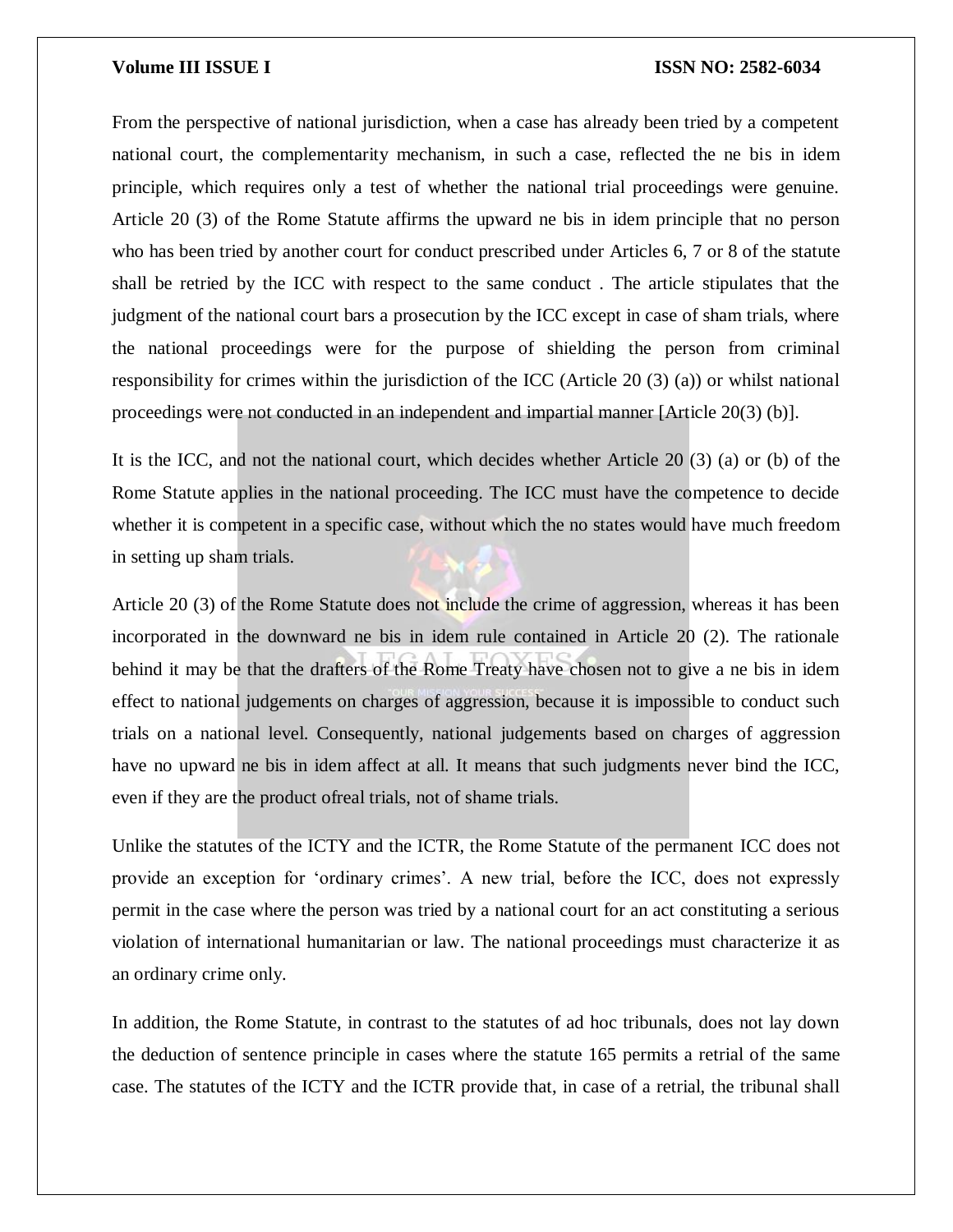take into account the extent to which any penalty imposed by a national court on the same person for the same act that has already been served.

The principle is absent in Article 20 of the Rome Statute and it transferred to the Article 78(2), which deals with penalties and sentencing. The article stipulates that, at the time of determining the sentence, the ICC may deduct any time otherwise spent in detention in connection with conduct underlying the crime.

It suggests that, unlike the ad hoc tribunals, which enumerates a mandatory deduction of sentence rule, the permanent ICC sets out the rule in an optional manner. Wyngaert and Ongena observe that, "it is highly regrettable that the minimum minimorum protection, which was contained in the Statutes of the ad hoc Tribunals, has not been included in the Rome Statute". It is a setback of Article 20 as compared to the statutes of ad hoc tribunals.

### *NULLUM CRIMEN SINE LEGE*

The maxim *nullum crimen sine lege* prescribes that an individual shall not be considered criminally responsible unless the conduct in question was unambiguously criminal at the time of its commission within the jurisdiction of the court. The principle is explicitly laid down in Article 20 of the Rome Statute, which states that a person can only be punished for an act which was codified in the statute at the time of its commission that was defined with sufficient clarity and was not extended by analogy.

The principle and its sentencing counterpart nulla poena sine lege are considered as the fundamental principles of criminal justice. The nulluem crimes principle provides that criminal responsibility can only be based on a pre-existing prohibition of conduct that is understood to have criminal consequences. The principle originated in national law and subsequently it was entrenched in international law, following the World War II and its aftermath.

The principle of nullum crimen is explicitly laid down in it four different forms : a) a person can only be punished for an act which was codified in the statute at the time of its commission, that is, a written law; b) the act in question was defined with sufficient clarity, that is the value of legal certainty; c) it was not extended by analogy, that is, the prohibition on analogy; and d) the criminal act was committed after the law entry into force, that is, non-retroactivity.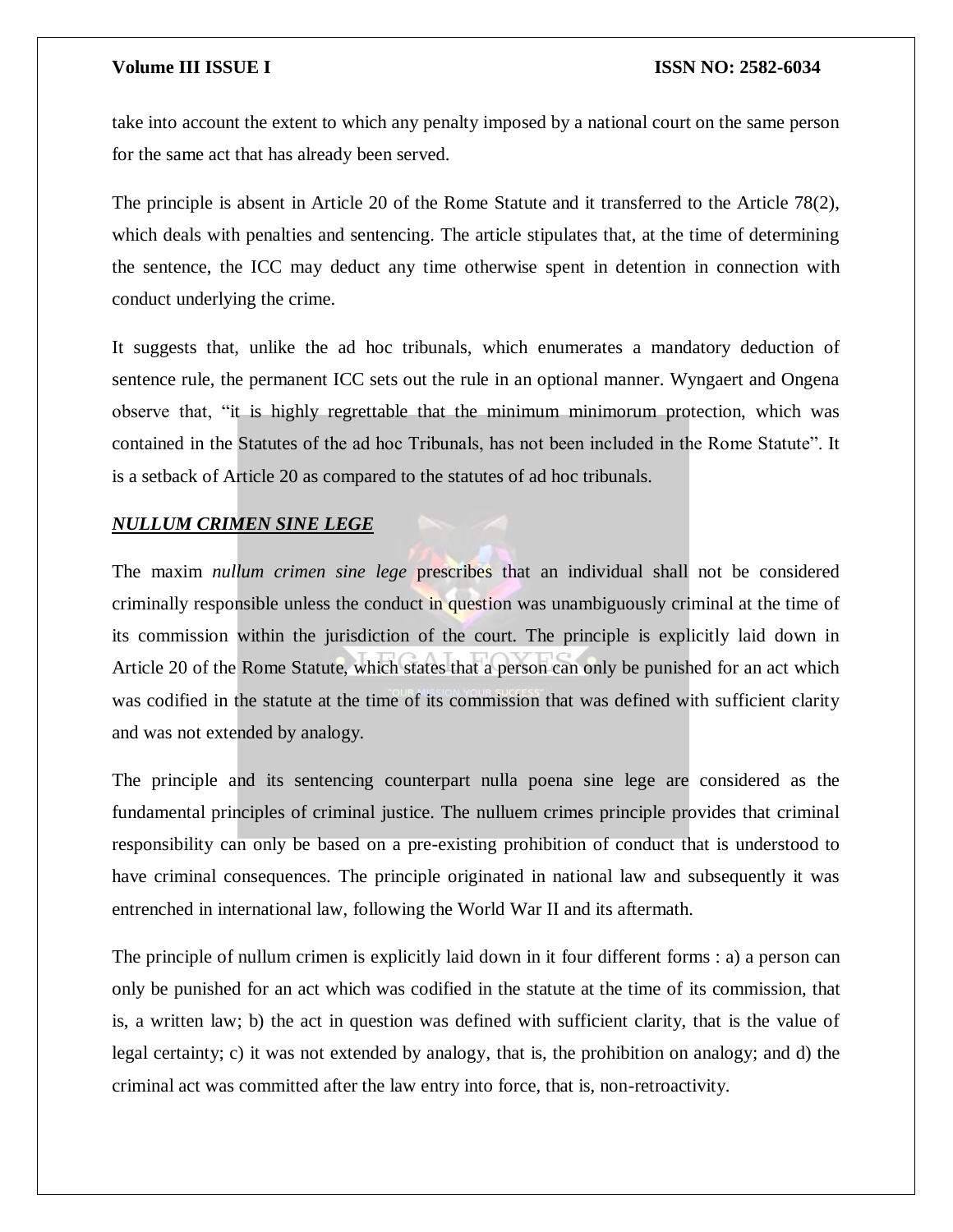The notions of certainty and of prohibition of analogy entail the consequence that ambiguities are to be resolved in favour of the suspect. In addition, the principles of written law and of nonretroactivity give the suspect the right to rely on the law which was codified and valid at the time of commission. In case of a change of the law before the final judgment the law more favourable to the accused has to be applied.

Since Nuremberg, the principle nullum crimen has been interpreted in a more liberal way in the arena of international penal justice. There was absence of an international criminal law regime prior to 1945.

The International Military Tribunal (IMT) argued that Article 6 (c) of the London Agreement merely codified a nascent rule of general international law that prohibited crimes against humanity. Unlike the IMT argument, the article constituted new law.

Following the Nuremberg, Tokyo, and subsequent CCL 10 proceedings, several states enacted national criminal legislations to prosecute individuals responsible for commission of crimes against humanity and other serious violations of international humanitarian law. It seems strict legal prohibitions of ex post facto law does not appear to comprise a general principle of law universally accepted by all states. Albeit in most countries of the world, the retroactive application of criminal law is prohibited, no automatic spill-over from national legal systems into international law can be said to have occurred.

Since 1946, the principle gained widespread recognition in the international human rights regime as a result of its incorporation in new substantive instrument. The first international instrument that recognized the nullum crimen principle was the Universal Declaration of Human Rights (UDHR) of 1948. It was later reaffirmed in Article 15 of the International Covenant on Civil and Political Rights (ICCPR) of 1966.

In addition, in the regime of international law of armed conflict, Article 99 of the Third Geneva Convention of 1949, and Article 6 (c) of Additional Protocol 11 prohibit prosecution under an ex post facto or retroactive law. Regarding the human rights instrument in regional contexts, Article 7 of the 1950 European Convention on Human Rights (ECHR), Article 9 of the American Convention on Human Rights of 1969, and Article 7 (2) of the African Charter of Human and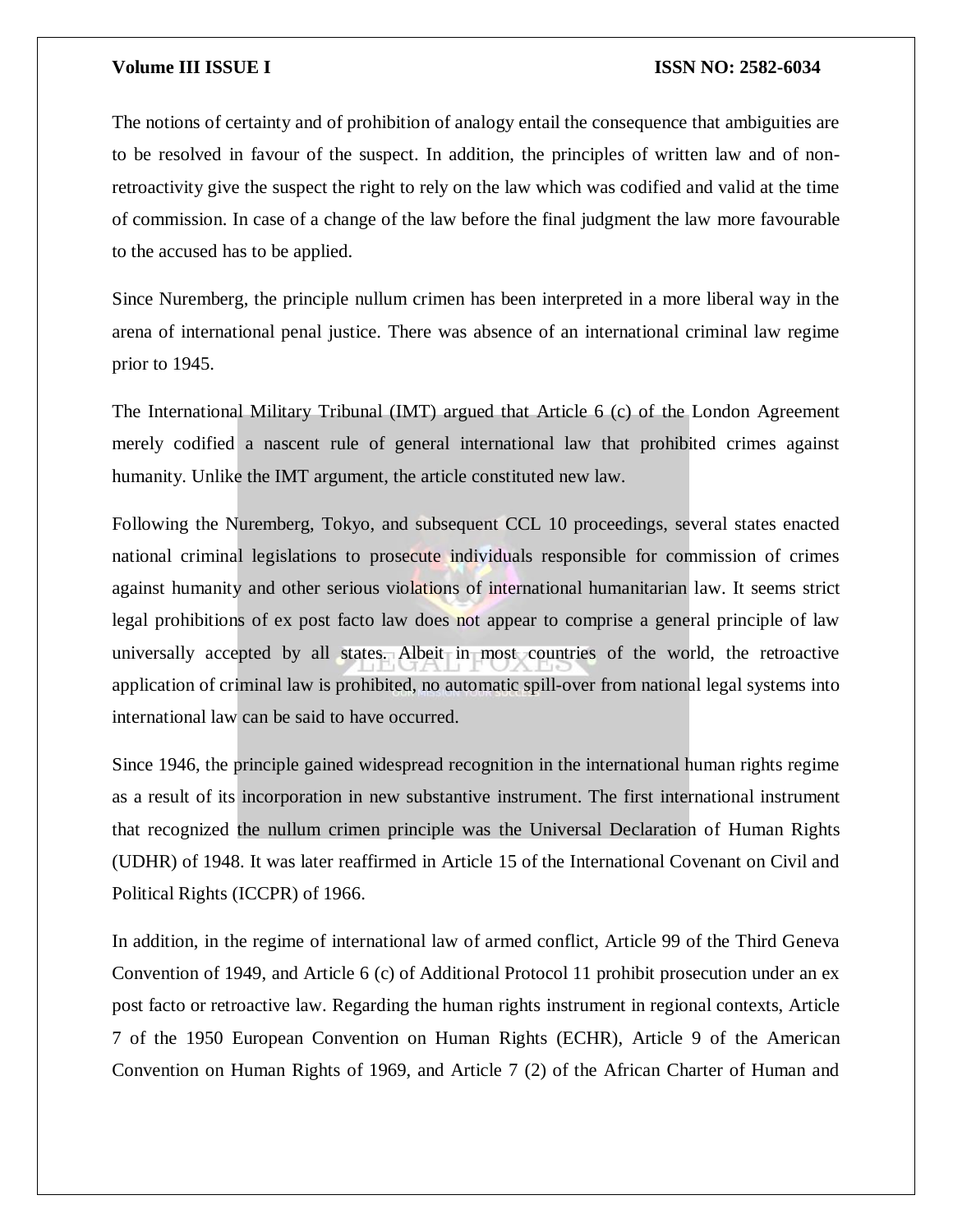People's Rights of 1981 recognise a prohibition of expost facto law i.e. use of force or preventive measures like through coercion.

The International Law Commission (ILC) incorporated the nullum crimes sine lege principle under Article 21 of its 1994 Draft Statute for an International Criminal Court. The ILC's Draft Statutes, Article 39 enunciated that an accused would not be held guilty of genocide, aggression, serious violations of the laws and customs applicable in armed conflict, or crimes against humanity unless the act or omission in question constituted a crime under international law at the time it occurred

The 1996 Preparatory Committee of the ICC, suggested that 'the crimes within the jurisdiction of the court should be defined with clarify, precision and specificity required for criminal law in accordance with the principle of legality (nullum crimen sine legey) and that the fundamental principles of criminal law and the 'general and most important rules of procedure and evidence' should be clearly set out in the statute for the same reasons. Following the year, 1997, the Prep-Com itself modified its 1996 proposals.

Article 22 of the Rome Statute brings out the core prohibition on the retroactive application of the criminal law, together with the rule of strict construction, including the forbidding of extension by analogy of the definitions of crimes. The article reads as follows:

- 1. A person shall not be criminally responsible under this statute unless the conduct in question constitutes, at the time it takes place, a crime within the jurisdiction of the court.
- 2. The definition of a crime shall be strictly construed and shall not be extended by analogy. In case of ambiguity, the definition shall be interpreted in favour of the person being investigated, prosecuted or convicted.
- 3. This article shall not affect the characterization of any conduct as criminal under international law independently of this Statute.

The rule embodies that ambiguities are to be resolved in favour of the suspect or accused. The principle requires that the behaviour be laid down as clearly as possible in the definition of the crime, that is, conduct is criminal only if, at the time of commission, the conduct in question be well suited the definition of a crime under Article 5 of the ICC Statute.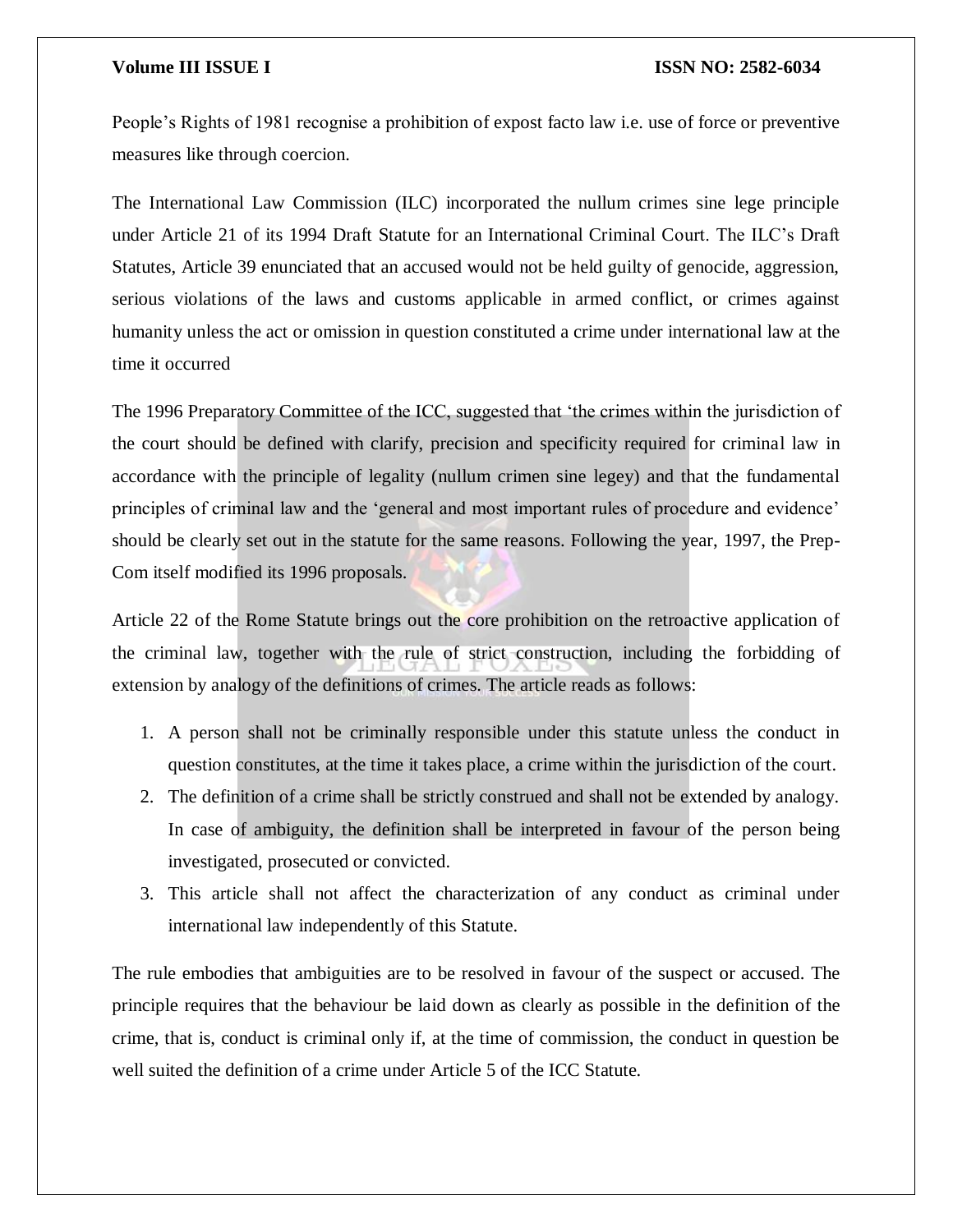By virtue of Article 21 of the ICC Statute, it is clear that the fundamental source for ascertaining conduct punishable by the ICC is the statute itself. Although 172 the article gives priority to the ICC statute as the basis for the definition of crimes, customary law is not completely excluded as a source.

As an impediment on law-making, the principle of legality was relied upon by those seeking to have the crimes within the jurisdiction of the ICC defined expressly in the Rome Statute, rather than leaving the court to interpret general international law. The rationale was that general international law might not set out the elements of the offences with sufficient precision, in particular, where the crime in question was not defined by treaty, such as the crime of aggression.

Article 22 (2) of the ICC Statute is in many respects a reaction to the liberal approach to interpretation taken by the judges of the ICTY. The article in paragraph 2 prohibits the rule of strict construction which entails consequence including the forbidding of extensions by analogy of the definitions of crimes and the requirement that ambiguities are to be resolved in favour of the person being investigated or prosecuted.

In addition, Article 22 will not affect the characterisation of any conduct as criminal under international law independently of the Rome Statute. Paragraph 3 of Article 22 of the statute makes it clear that, while the nullum crimen principle is one of general rules of international law, the effects of its incorporation in the article are limited to the statute only. It ensures that the ICC statute should not have an undesirable effect upon the independent evolution of customary international law.

Although the purpose of Article 22 (3) of the Rome Statute is similar to that underlying Article 10, the two provisions are clearly distinct in their scope and effect. Article 22 (3) applies to limit any perceptions as to the impact of Article 22 alone, while Article 10 does not so with respect to all of Part 2 of the ICC Statute with regard to jurisdiction admissibility and applicable law. Article 22 (3) applied only to the characterization of conduct as criminal under international law; where Article 10 applies to all existing and developing rules of international law in so far as the statute 191 might be required to impact on them.

# *NULLA POENA SINE LEGE*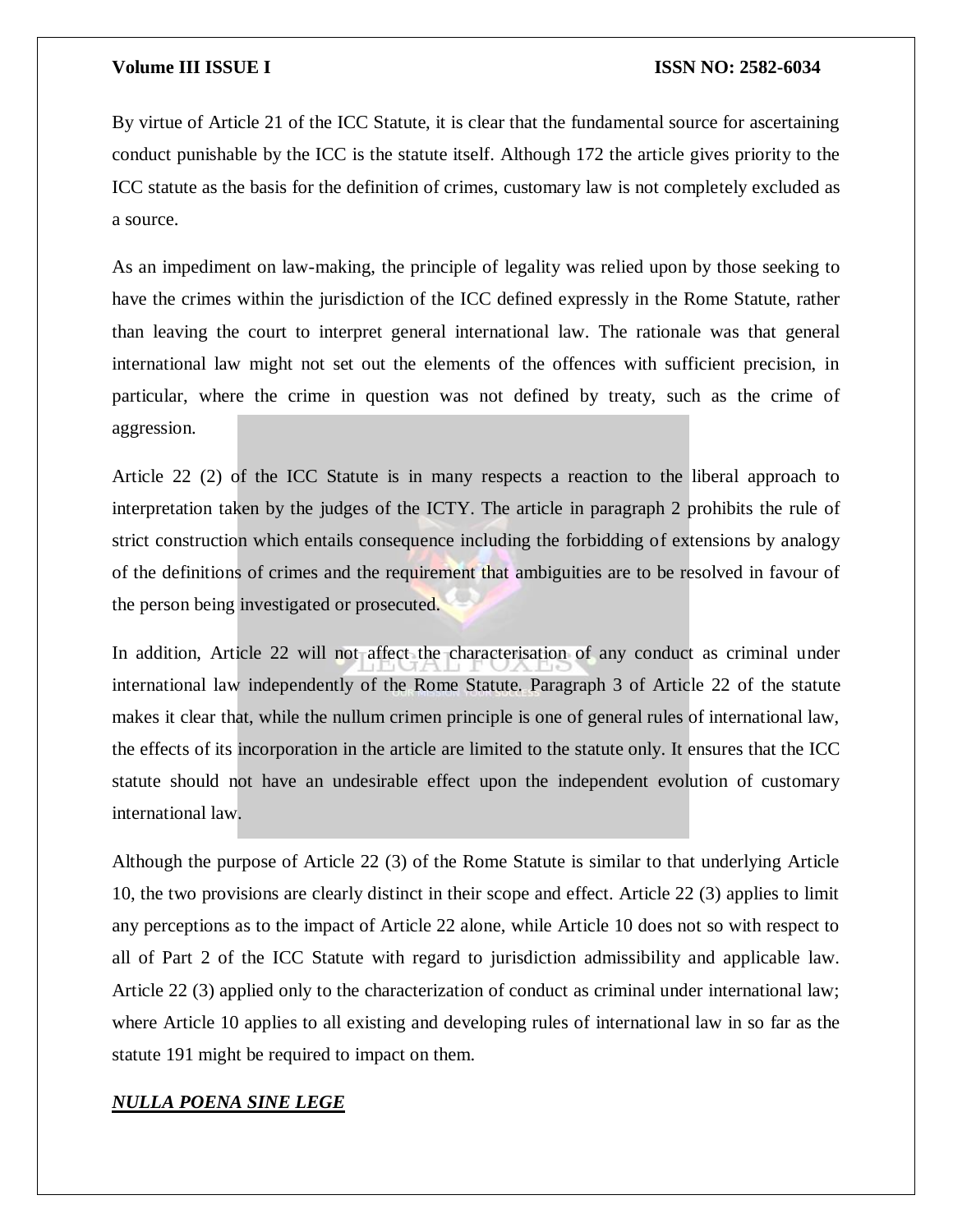Article 23 of the Rome Statute recognizes nulla poena sine lege principle declaring that a person convicted by the court may only be punished with penalties laid down in the statute. The article sets out that there is no punishment except in accordance with the law, with regard to the jurisdiction of the ICC. The principle requires that there are defined penalties attached to criminal prohibitions.

Various international human rights instruments have incorporated the nulla poena principle, and prohibit the imposition of a punishment that is heavier than the one applicable at the offence was committed. For example, Article 15 (1) of the ICCPR incorporates the nulla poena principle, in the form of a non-derogable provision, which forms part of the core human rights protection.

One of the reason to raise the issue of nulla poena is that international law, till World War II, has in certain instance recognized the death penalty as a maximum 1 sentence in the case of a war crimes.

The ILC has considered the nulla poena principle since the beginning of its work on the codification of international criminal law, and has suggested including the precise sentencing guidelines within the ILC's Draft Statute for an International Criminal Court.

The ILC, in the 1951 Draft Code of Offences against the Peace and Security of Mankind proposed that penalties 'shall be determined by the Tribunal exercising jurisdiction over the individual accused, taking into account the gravity of the offence', which was contrary to the rule of nulla poena. Although a General Assembly Committee accepted that 'it would be desirable that the court, in exercising its power to fix penalties, should take into account the penalties provided in applicable 1 "77 national law [which could] serve as some guidance for its decision'.

The statutes of the ad hoc tribunals have incorporated the nulla poena principle. Article 24 (1) of the ICTY statute states that 'The penalty imposed by the Trial Chamber shall be limited to imprisonment, the Trial Chambers shall have recourse to the general practice regarding prison sentences to the general practice regarding prison sentences in the courts of the former Yugoslavia'. The article excluded the death penalty and the tribunal can impose a maximum available sentence 20 years. Despite the silence of the ICTY statute on the issue, the judges of the ICTY recognized a maximum penalty of life imprisonment in Rule 101 (A) of the Rules of Procedure and Evidence.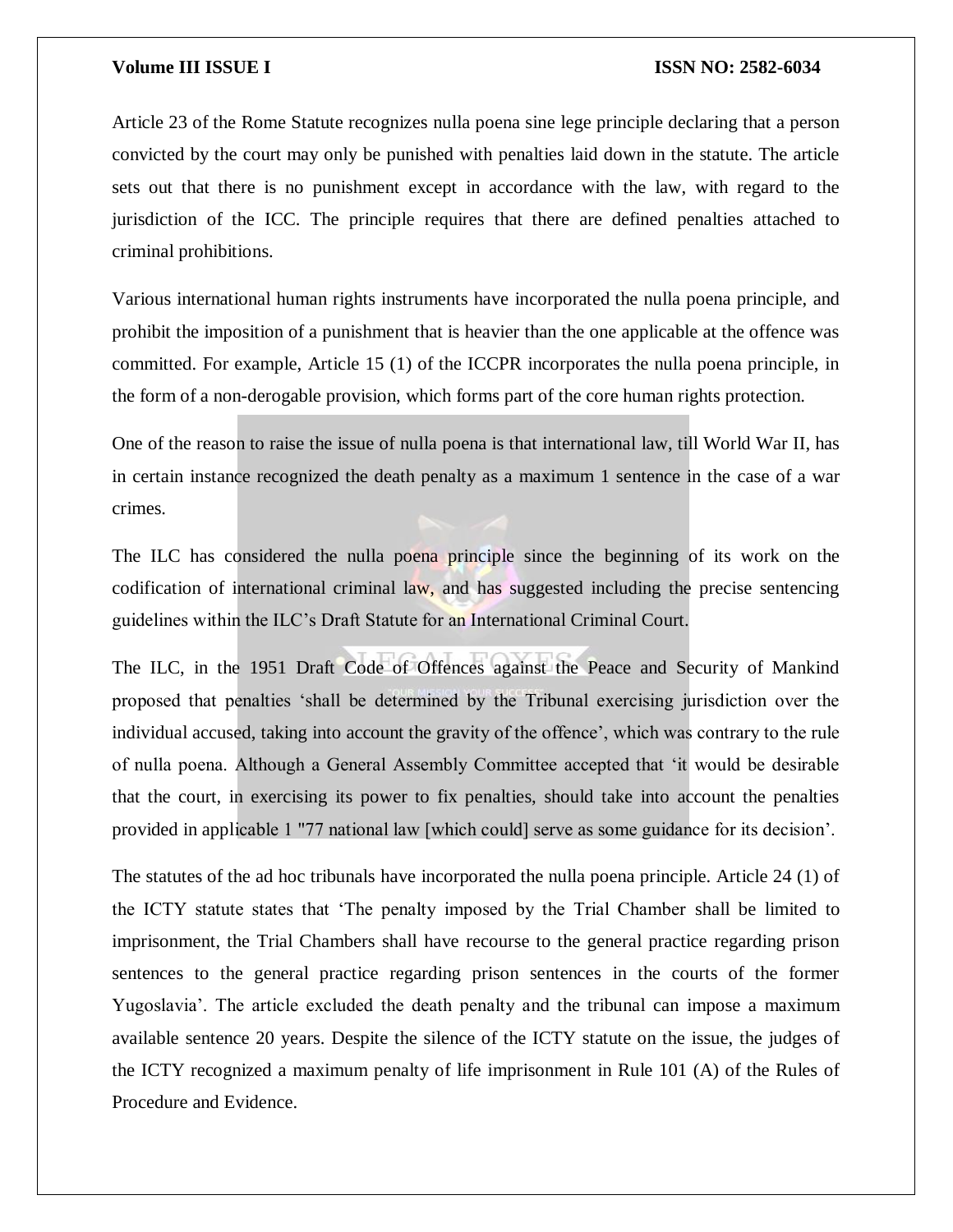Article 23 (1) of the ICTR statute stipulates an identical provision referring to the sentencing practice of Article 24 of the ICTY Statute. The Rwanda tribunal reiterated the declaration made by the Yugoslavia tribunal that the reference to sentencing practice in Rwanda is not mandatory and is merely a guide for the tribunal.

The ILC Draft Statute of 1994 contained a general sentencing provision allowing for terms of detention up to life imprisonment, specified period of imprisonment and a fine. For doing so, the court had to consider the national law of the state of which the offender was a national, the state where the crime was committed, and the state with custody of and jurisdiction over the accused.

The ICC Statute provides a general nature of the penalties, such as imprisonment up to thirty years or life together with fine and forfeiture of property, where the nulla poena principle is only partly complied with. The Rome Statute does not provide specific penalties for crime of genocide, crimes against humanity, war crime and aggression. The proposed penalties do not certainly comply with the standards of certainty and strictness of penalties common to national criminal law that 176 they do not specify distinct sanctions depending upon the offences within the jurisdiction of the ICC (Article 5-8).

The ICC statute specifies the terms of imprisonment and the criteria for their imposition, as well as the possibility of imposing fines and the forfeiture of proceeds, the role of time served prior to sentencing, and the treatment of multiple sentences'. As a result, Article 23 serves as a limit on the discretionary powers of the court. The court cannot impose penalty which is not enumerated in the ICC Statute, or provided in accordance with the Rules of Procedure and Evidence. Further, the statute prevents state parties from imposing additional punishment upon those who have already been convicted by the court. Still, unlike the previous international criminal law instruments, the Rome Statute complies with the nulla poena requirement as it is understood in international law.

# **PRINCIPLE OF NON-RETROACTIVITY**

One of the elements of the principle of legality and the corollary of the nullum crimen sine lege principle is the rule of non-retroactivity. According to the rule, no person shall be convicted of any offence except for violation of law in force at the time of the commission of the act charge as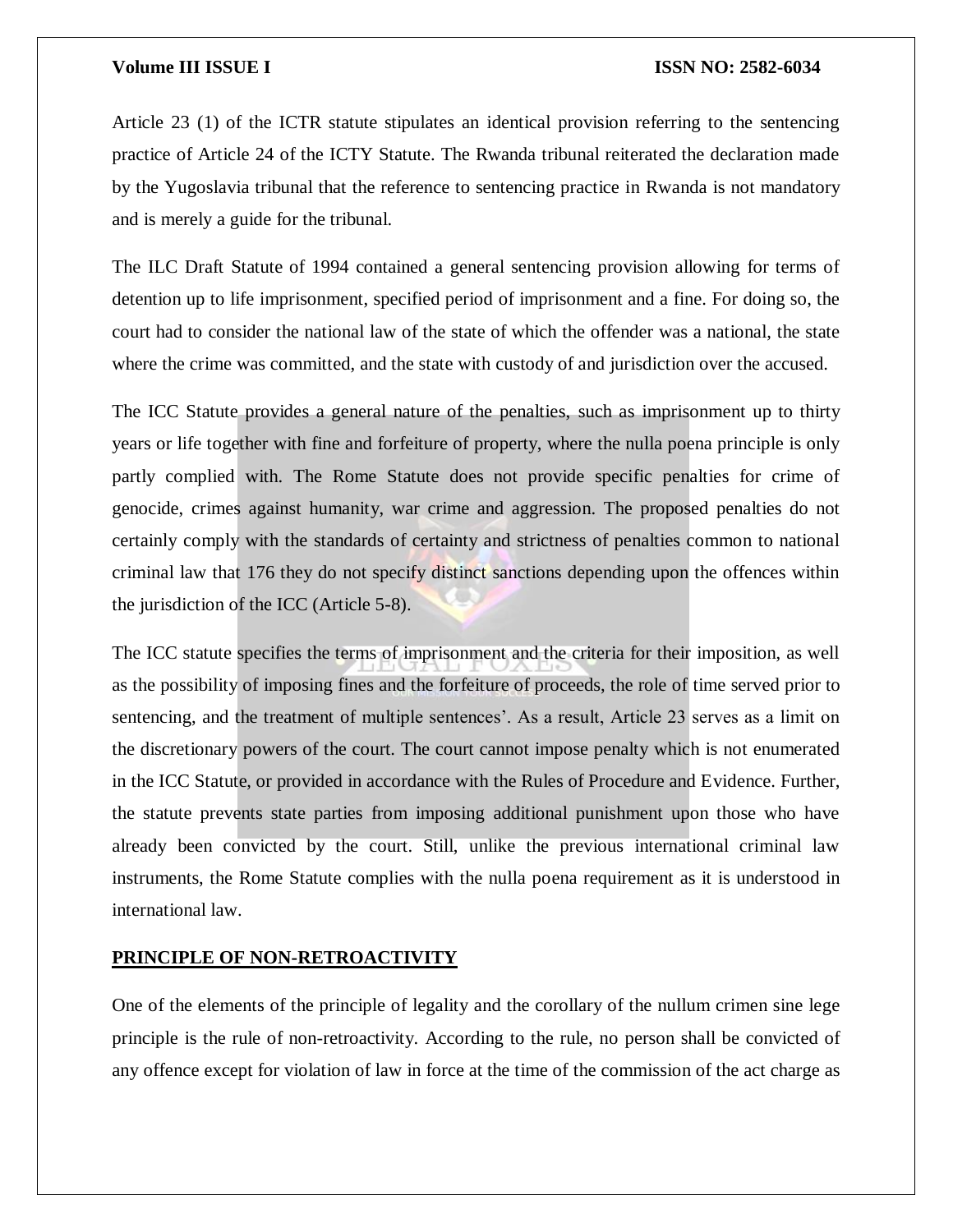an offence within the jurisdiction of the ICC. It means conduct may be punished only on the basis of a norm that came into force prior to when the conduct occurred.

Under Article 24 the long-standing legal principle of non-retroactivity is included. Article 24 (1) of the ICC statute states that the court cannot exercise its jurisdiction to the individuals criminally responsible for the conduct that occurred prior to the entry into force of the statute. It reads as follows:

- 1. No person shall be criminally responsible under this statute for conduct prior to the entry into force of the statute.
- 2. In the event of a change in the law applicable to a given case prior to a final judgment, the law more favorable to the person being investigated, prosecuted or convicted shall apply.

The article spells out that with regard to the states that become parties to the statute subsequent to its entry into force, the ICC has jurisdiction over crimes committed after the Rome Statute entry into force with respect to such states. Article 24 regulates the temporal limits of criminal responsibility.

In the preparatory process of the ICC Statute, Article 22 on nullum crimen and what became Article 24 on non-retroactivity were combined. In 1997, they were split into separate articles. Despite the clear overlap between the two provisions, differences in application can be identified. Article 22 (1) makes a finding of criminal responsibility in respect of any given conduct conditional upon the existence of an appropriate statutory prohibition at the time the conduct occurs; by contrast, Article 24 (1) makes a finding of criminal responsibility of any given conduct conditional upon the prior entry into force of the statute.

In addition, the principle prohibits inflicting 'a penalty greater than that which he might have been subjected to at the time of the commission of the offence. The decisive question is the date on which the ICC statute entered into force, to be determined under Article 11 and 126 of the statute.

Article 24 (2) of the Rome Statute sets out that if the legal provision changes between the time the crime committed and the punishment of the accused, the law more favourable to the person